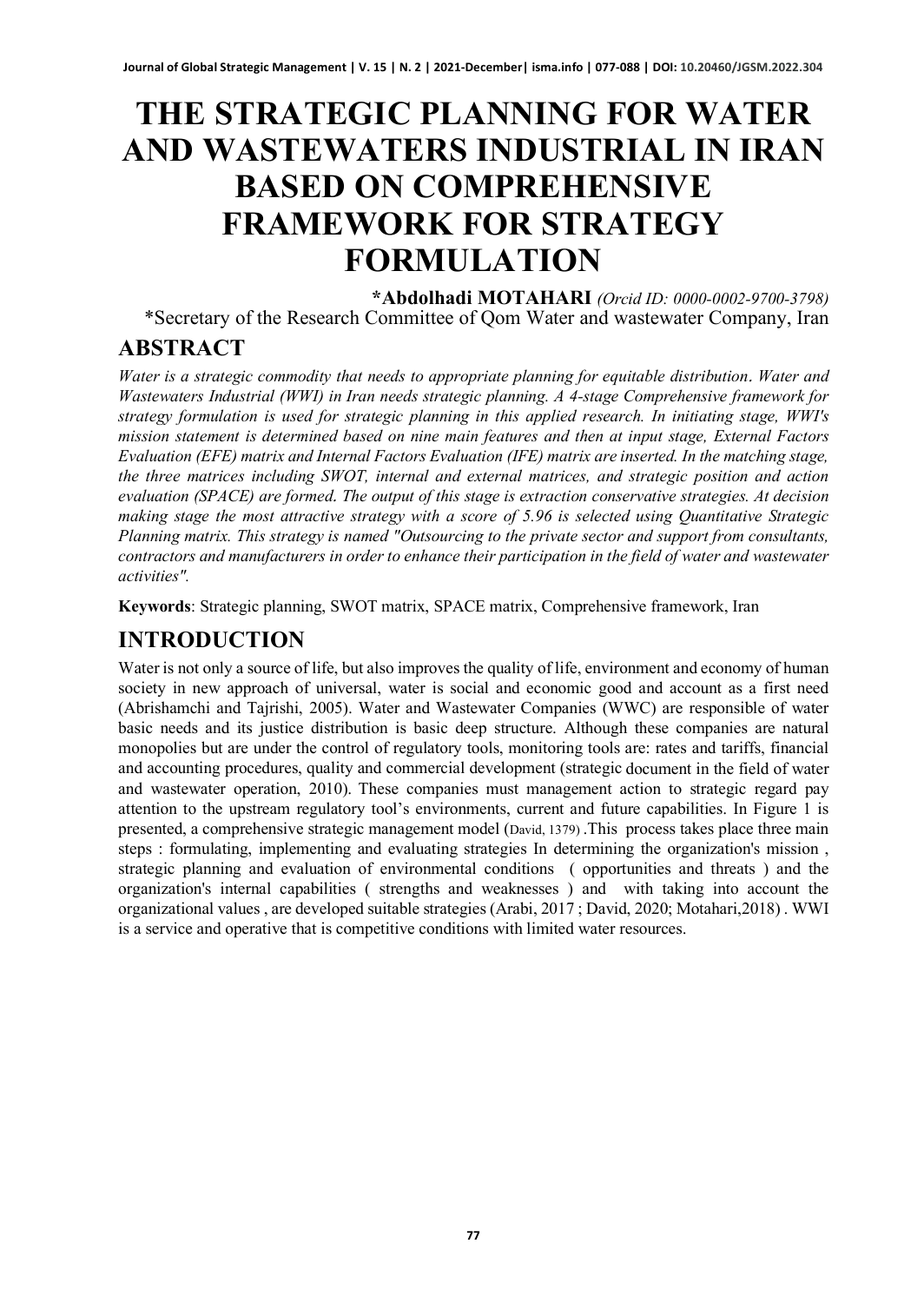

**Figure 1**: Model of comprehensive Strategic Management (David, 2020)

In the planning of WWI strategies, has been used the framework as "a comprehensive framework strategy". This framework provides techniques and tools. These methods are suitable for variety of organizations including water and sewage companies with a good deal of competition and limited such as water. (Tabibi and Maleki, 2006; Arabi, 2017).

# **THE İMPORTANCE AND PURPOSE OF THE RESEARCH**

Today's corporate environment is constantly changing. Changes so that is lost the credit increased predictive functions, has been detected new and unexpected challenges, and therefore the focus is concerned of awareness, knowledge and information (Tabibi and Maleki, 2006; Ali Ahmadi et al., 2004). At present, the main goal of most organizations to develop and implement a strategy that success guarantees and survival in a complex and changing environmental conditions. Strategic planning tool will be provided to enable organizations to planning and implement strategies in various aspects. And they can manage their strategic performance (Kaplan and Norton,2008).

# **RESEARCH METHODOLOGY**

In planning of WWI in Iran strategies, data is obtained based on environmental data through library research in the field of water and wastewater industry conditions and general features, review and guidance documents, the parent company specialized in water and wastewater and the convening of meetings and interviews with managers, technicians and staff of the company and ultimately complete analysis of standardized worksheets with acceptable reliability and validity(Tabibi and Maleki,2006; Arabi,2017) .

This study is based on a four-stage in comprehensive framework for strategy formulation, this 4-stage are included. (Arabi, 2005; David, 2020; Amini and Khabaz bavel 2010) 1 - start stage: In this stage determine, the organization's mission statement is based on the special characteristics and formulation. 2 - Input stage: in this stage identifies and characterize the main factors necessary information inside and outside the organization to the strategy, these steps include internal factor evaluation matrix (IFE) and external factor evaluation matrix (EFE). 3 – matching stage: In this phase, the main factors internal (strengths and weaknesses) and the main factors external (opportunities and threats) formation and comparison matrix (SWOT) with matrices Internal External (IE) matrix evaluation and strategic location (SPACE) strategies are identified in line with the organization 's mission and are consistent with internal and external factors. 4 - Decision stage: This stage quantitative Strategic Planning matrix (QSPM) options and strategies are identified in matching stage, evaluated and judged their relative and determine attractiveness. framework is illustrated in Figure 2: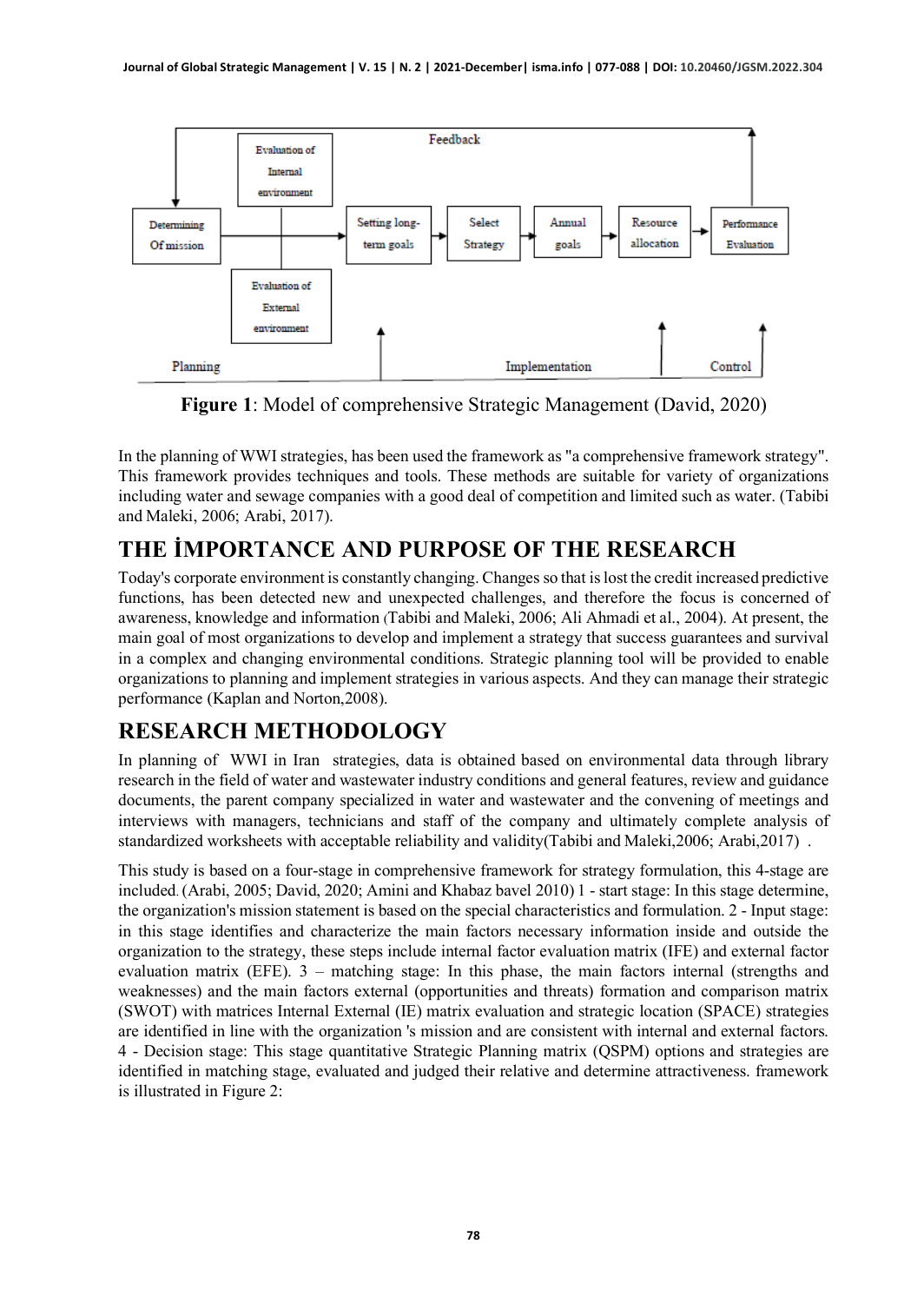| 1-Start stage                                  |                                          |  |  |  |  |  |
|------------------------------------------------|------------------------------------------|--|--|--|--|--|
| Determine the organization's mission statement |                                          |  |  |  |  |  |
| 2- Input Stage                                 |                                          |  |  |  |  |  |
| Internal Factor Evaluation Matrix              | <b>External Factor Evaluation Matrix</b> |  |  |  |  |  |
| <b>IFE</b><br>EFE                              |                                          |  |  |  |  |  |
|                                                | 3- Matching Stage                        |  |  |  |  |  |
| SPACE و Matrix IE                              | Matrix SWOT                              |  |  |  |  |  |
| <b>4-Decision stage</b>                        |                                          |  |  |  |  |  |
| Quantitative Strategic Planning Matrix (QSPM)  |                                          |  |  |  |  |  |

#### **Figure 2**: Comprehensive framework for Strategy formulation

(Arabi, 2017; David, 2020; Amini and Khabaz bavel 2010; Motahari,2018)

#### **The Population and Sample Size**

The population of thisresearch 81 experts who are working in WWI. Method of sampling is, simple random sampling. According to Cochran's sample size formula: (Motahari, 2012)

$$
n=\tfrac{Nt^2s^2}{Nd^2+t^2s^2}
$$

In this formula N is 81 and d is 0.05, the number of sample size n; 35 patients were extracted

#### **Data Collection Methods and Instruments and Their Reliability and Validity**

Data collection for this study was conducted in two phases. First, extract the required data is performed from the environment library technique. These steps were taken in order to develop a theoretical investigation of its records and provide access to information WWI conceptual basis of research and the review of reports WWC industry books, dissertations, journal articles and websites. Secondly, in the field using standard worksheets that have been previously approved reliability and validity (Tabibi and Maleki, 2006; Arabi, 2017), is desired to collect and analyze data It collected data was used to Excel software.

## **DATA ANALYSİS AND RESEARCH FİNDİNGS İN DİFFERENT STAGES OF LABOR**

### **The First (Start) - Determining Company's Mission Statement**

Mission statement, identify corporate identity and philosophy in the form of words, and that are a recipe for strategies (Arabi,2017). And describes the most general goals (Lorenzh et al., 2006). The mission statement should be clear and should be accepted at all levels of the organization (haghighi et al., 2011). Organizations to survive because they have a unique purpose. This monopoly is reflected in the mission statement of the organization (Fred, 1989). Statement of mission, a brief answer, but that is appropriate to the question: What is our business? (Wickham, 1997). The mission statement reflects the beliefs of managers, owners and shareholders (Desmidt and Prinzie, 2008). The mission statement can be as set of values , beliefs and behavioral norms shared among members know that their behavior affects performance (Hirota et al., 2010). A mission statement is a package that includes components such as: financial objective, scope and geographic competitive advantage (Forbes and Seena, 2006). Mission Statement is a process that "Compel" described sense of mission in the hearts and minds of employees (Greengarten et al., 1994). And thus promote a sense of shared expectations between employees and the transfer of all stakeholders is a common perception of the company. (Analoui and Karami, 2002). Also, by creating a set of values consistent with corporate goals and understand macro and micro-objectives of the company employees to increase their commitment (Toftoy and Chatterjee, 2004). And thus, contribute to achieving higher levels of organizational performance (Campbell et al., 2001). Yet another advantage of the organization's mission statement, reduce communication costs and expenses relating to the coordination of organ (Pech and Slade, 2004). In the management literature, the need to have a mission statement for the organizations is long history (Palmer and Short, 2008). At the beginning of the 70s the first time Drucker used this term (Orwig and Finney, 2007). A mission statement is a written document that defines the organization's goals and unique stable (Bart and Tabone, 1999). Mission statement includes goals, values, beliefs, and competitive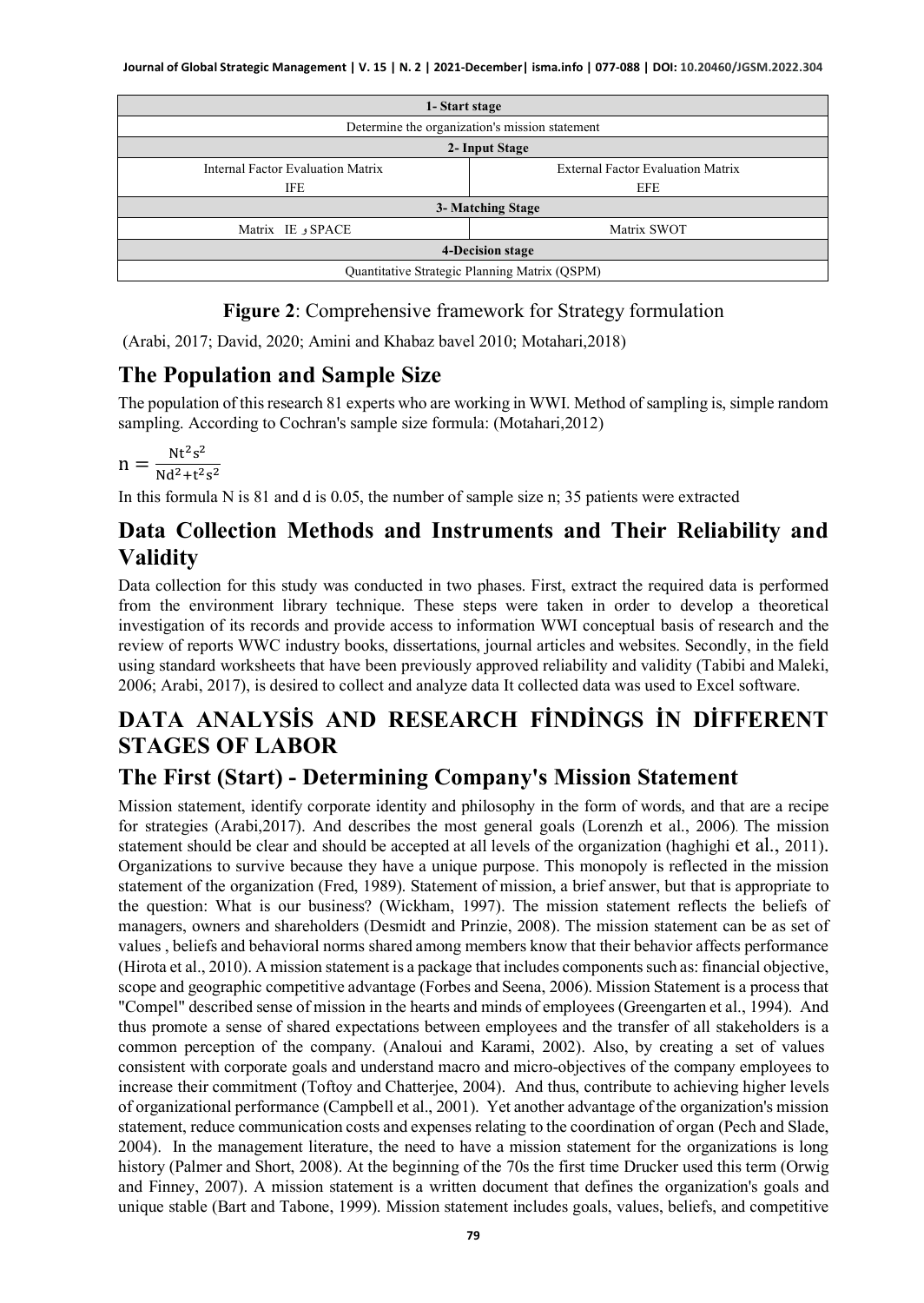advantage of the organization (Biloslavo and Lynn, 2007). The mission statement of requirements management tools (Orwig and Finney, 2007). This is the action (Bart, 2007). This has two purposes: 1 guidelines for decision making 2- to motivate and stimulate employees to achieve organizational goals (Forbes and Seena, 2006). The mission statement is an integral part of strategic communication tool (Sufi and Lyons, 2003). Tool for guiding the process of developing and implementing strategic planning (Palmer and Short 2008). a guide to leadership style (Analoui and Karami, 2002). And also attract customers (Campbell et al., 2001). But the most important reason to have a mission statement can be created subscribe to the views expressed (Sufi and Lyons, 2003). In this way the organization defines the personality and character occurs (Campbell et al., 2001). It is unnecessary to have a mission statement in the following situations: where there is no clear strategy or possibly change, where the change management group, where the there is deep difference between members of the management team (Campbell et al., 2001). In determining a mission statement should be given to the following points: 1 - is based on the facts (Rigsby and Greco, 2002). 2 - Have the ability to implement (Johnson and Scholes, 1993). 3 - The reader with reading the mission statement of the organization's desire to be part of an organization (Hirota et al., 2010). 4 - Reflects a new strategic of organization (Greengarten et al., 1994). However, the mission statement should not include the following: 1 - include are lacking; dollar amount, percentage values, goals and strategies (Stallworth, 2008). 2 - Not too long (Forest and Fred, 2003) because it cannot be recalled (Wickham, 1997). 3 - Not explain the details (Forbes and Seena, 2006). 5 - Should not cause a loss to the environment (Toftoy and Chatterjee, 2004). 6 - Not in terms of a profit. (haghighi et al., 2011 ; Thompson, and Strick land, 2001).

### Components Of The Organization's Mission Statement

Each of the experts and authorities in strategic management consider, according to its mission statement specific components (haghighi et al., 2011 ) but the main feature of most of the organization mission statement are 9 characteristics shared: (Arabi,2017): 1 - product (good or service) 2 - Jupiter 3 - market 4 technology 5- philosophy 6 - given the survival / growth / profitability 7 - distinctive merit 8 - According to people 9 - notice to employees. In this study, based on the characteristics of the original mission statement WWI has been set.

#### WWI Mission Statement

The mission statement on the organization and the characteristics of the 9 recognized and is determined as follows: " Water and Wastewater industry Sustainable responsible for providing basic needs for drinking water and sanitation as well as the collection, transmission and wastewater treatment, reuse or disposal of wastewater. (1) The company offers services and products to individual consumers in the province. (2) Although the market is a natural monopoly company but in this case the action of regulatory agencies is to inspect and control processes and products (3). Companies using innovative technologies in water and wastewater industry and will be provided to the customer with implements technology development, technical services - engineering and financial services.(4) The company philosophy is to help promote health and improve the quality of life for citizens by providing the opportunity to enjoy a fair , consistent and sustainable services and products , and maintaining standards of economic and environmental health (5 ) To survive and perform their services properly should be communicated act to the laws and the rules and regulations of the National Water and Wastewater Engineering Company. And profitability of the Company will be subject to the general policies of the Department of Energy (6) The company is relying on its distinctive features is that HR professionals (7) will attempt to create a positive image (8) The industry intends to engage your staff in the management and decision-making is going to succeed. (9)"

### **The Second Stage (Input)**

#### External Evaluation Matrix (Efe):

Support matrix (EFE), Strategists can assessment environmental factors, economic, social, political, cultural, legal, technological, and market conditions. This matrix is used for government organizations, private and public (Arabi,2017; David, 2020 ; Tabibi and Maleki, 2006). The matrix in Table 1 was extracted for WWI. Sum of the matrix score is 2.78 and more than 2.5 so the threats outweigh the opportunities facing the organization. (Arabi,2017)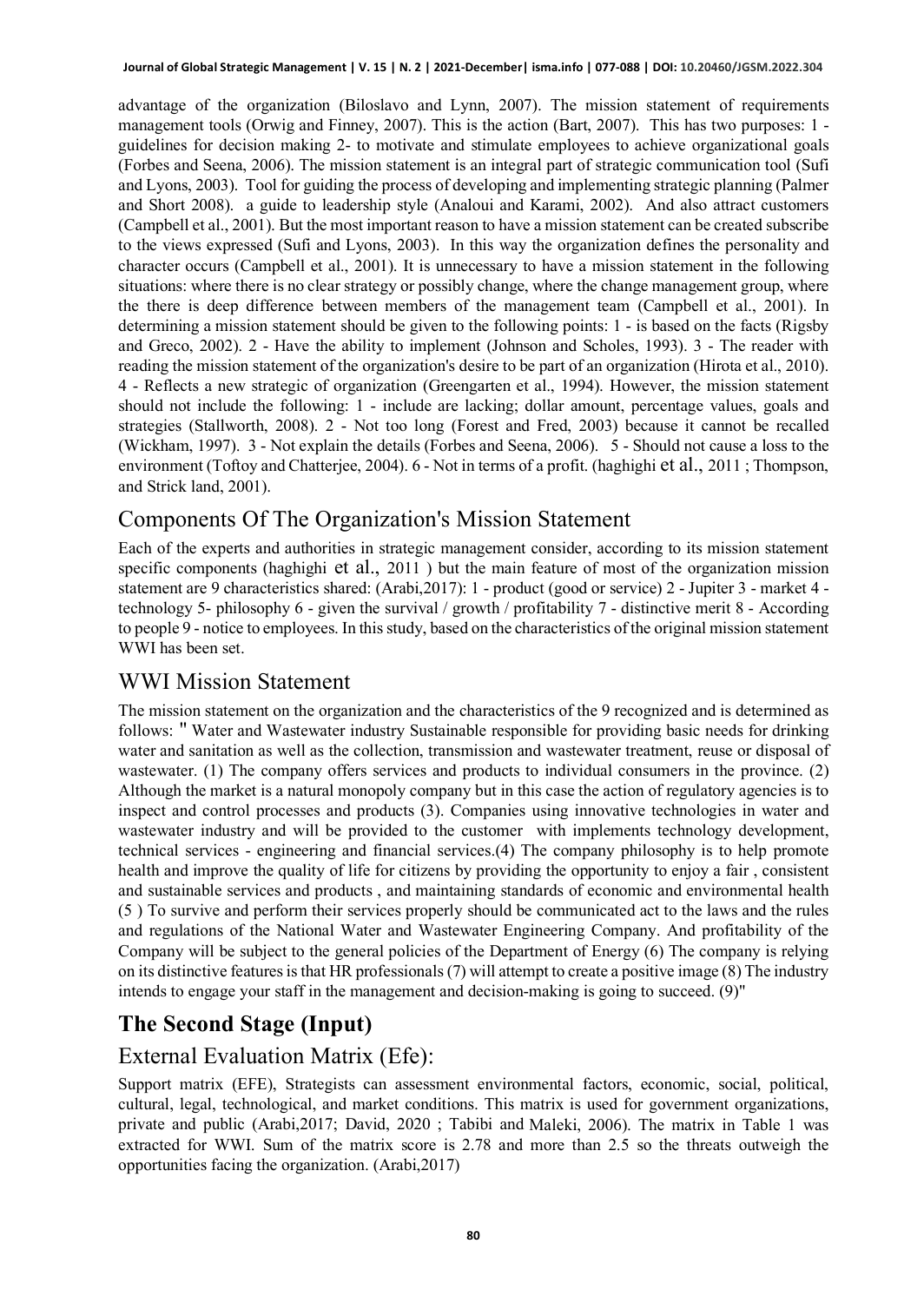#### **Table 1**: External Factors Evaluation Matrix (EFE) WWI

(Arabi, 2017; David, 2020; Tabibi and Maleki, 2006; vision water 2014).

| internal factors (S-W)                                                                            | ranking | index          | score |  |  |  |
|---------------------------------------------------------------------------------------------------|---------|----------------|-------|--|--|--|
| Strengths (s)                                                                                     |         |                |       |  |  |  |
| S1 - non-personal services in the context of preparing the industry                               | 0.07    | $\mathcal{F}$  | 0.21  |  |  |  |
| S2 - there manpower with experience and expertise in specialized fields                           | 0.05    | 3              | 0.15  |  |  |  |
| S3 - there is good infrastructure and office buildings with                                       | 0.04    | 4              | 0.16  |  |  |  |
| S4 - take advantage of the new system, GIS, telemetry and communication center for<br>122 people  | 0.04    | 3              | 0.12  |  |  |  |
| S5 - benefit from a strong and experienced management and transformational<br>approach            | 0.06    | $\overline{4}$ | 0.24  |  |  |  |
| S6 - provincial and national honors for the company's long history among people                   | 0.02    | $\mathcal{F}$  | 0.06  |  |  |  |
| S7 - the possibility of outsourcing services to the private sector on the basis of Article<br>144 | 0.04    | 4              | 0.16  |  |  |  |
| S8 - system offers the possibility of employee participation in decision-making                   | 0.07    | 3              | 0.21  |  |  |  |
| <b>Weaknesses (W)</b>                                                                             |         |                |       |  |  |  |
| W1 - lack of motivation and poor human resource management issues, Inc                            | 0.08    | $\mathfrak{D}$ | 0.16  |  |  |  |
| W <sub>2</sub> - not welcome people buying new sewer connections                                  | 0.1     | 1              | 0.1   |  |  |  |
| W <sub>3</sub> - not using some of the experts in their specialist status                         | 0.05    | 2              | 0.1   |  |  |  |
| W4 - are illegal and do not follow the attached debt                                              | 0.08    | 1              | 0.08  |  |  |  |
| W5 - Lack of unity and solidarity among the deputies of the departments of the<br>industry        | 0.09    | 1              | 0.09  |  |  |  |
| W6 - Failure to properly use private and failure to adequately monitor the                        | 0.06    | $\mathbf{1}$   | 0.06  |  |  |  |
| W7 - too many changes and relocation management of industry                                       | 0.05    | 2              | 0.1   |  |  |  |
| W8 - Lack of personnel evaluation in industry                                                     | 0.1     | 1              | 0.1   |  |  |  |
| <b>Sum</b>                                                                                        |         |                | 2.1   |  |  |  |

### Internal Factor Evaluation Matrix: (Ife)

Matrix (IFE) to evaluate the strengths and weaknesses of the organizational unit and the factors are determines the opinions and judgments of managers and employees (Arabi,2017; David, 2020; Tabibi and Maleki, 2006). Of this is use for matrix strategic planning process and to gather information for internal (Ali Ahmadi et al., 2004; Amini and Khabaz bavel 2010). Table 2 Matrix (IFE) has been prepared for WWI. Matrix is the digit sum score of 2.1 is less than 2.5, so the strengths outweigh the weaknesses facing the organization (Arabi,2017).

**Table 2**: Internal factor evaluation matrix (IFE) WWI (Arabi, 2017; David, 2020; Tabibi and Maleki, 2006; vision water 2010).

| <b>External factors (O-T)</b>                                                  | ranking | index | score |  |  |  |
|--------------------------------------------------------------------------------|---------|-------|-------|--|--|--|
| <b>Opportunities (O)</b>                                                       |         |       |       |  |  |  |
| O1 provincial credit                                                           | 0.04    |       | 0.12  |  |  |  |
| O2 Pay special attention to the provincial government and national authorities | 0.09    | 4     | 0.36  |  |  |  |
| O3 Islamic Development Bank to support water and sanitation projects           | 0.1     | 4     | 0.4   |  |  |  |
| O4 Positive attitude and think in terms of religious people in the water       | 0.03    |       | 0.09  |  |  |  |
| O5 exclusive market services                                                   | 0.08    | 4     | 0.32  |  |  |  |
| O6 to increase water and sewer customers                                       | 0.01    |       | 0.03  |  |  |  |
| O7 water supply and water quality                                              | 0.07    | 4     | 0.28  |  |  |  |
| O7Competitive with peer companies and services in the country                  | 0.04    |       | 0.12  |  |  |  |
| Threats (T)                                                                    |         |       |       |  |  |  |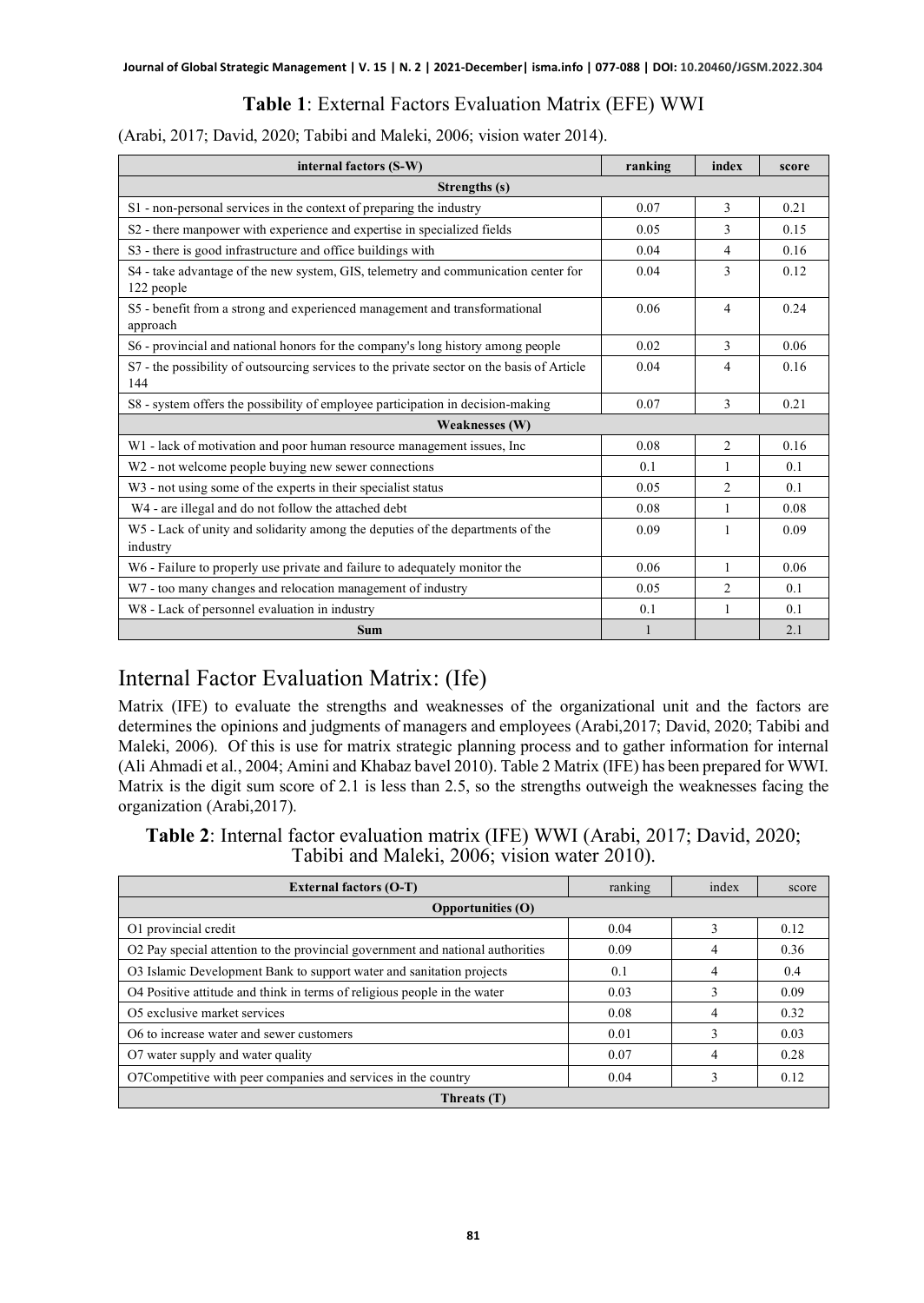**Journal of Global Strategic Management | V. 15 | N. 2 | 2021-December| isma.info | 077-088 | DOI: 10.20460/JGSM.2022.304**

| T1 - problems of drought and lack of rainfall                                   | 0.03 | 0.03 |
|---------------------------------------------------------------------------------|------|------|
| T2 - pulling 24-hour service problems to higher authorities                     | 0.1  | 0.2  |
| T3 - lack of coordination between civic agencies like Municipal drilling permit | 0.04 | 0.08 |
| T4 - a lack of a strong and motivated contractors                               | 0.04 | 0.04 |
| T5 - wages and salaries and employee benefits and personnel                     | 0.03 | 0.06 |
| T6 - the poor quality of water                                                  | 0.04 | 0.04 |
| T7 - increase water consumption among subscribers                               | 0.08 | 0.16 |
| T8 - The use of water for irrigation, municipal green spaces                    | 0.09 | 0.18 |
| Sum                                                                             |      | 2.78 |

# **The Third Stage (Matching Or Comparison)**  Matrix (SWOT):

In 1980 Anderson state Harvard policy model that known the SWOT (Forozandeh Dehkordi, 2011). The Matrix (SWOT) can be presented in a variety of strategies (Pahlvanyan, 2006; Tabibi and Maleki, 2006), the matrix consists of a table is a two dimensional coordinates which represent each of the four areas has a set strategy(Ali Ahmadi et al., 2004) these strategies include : 1 - aggressive strategy 2- conservative strategy 3 - competitive strategies 4 - defensive strategies ( Arabi,2017; David, 2020 ; Tabibi and Maleki, 2006; vision water 20104 ; Bart and Tabone, 1999). According to the collected opinions in four areas of WWI SWOT matrix is defined as follows in Table 3:

| Table 3: WWI SWOT matrix (Arabi, 2017; David, 2020; Tabibi and Maleki, 2006; |  |
|------------------------------------------------------------------------------|--|
| vision water 20104; Bart and Tabone, 1999).                                  |  |

|                                                                                                                                   | Strengths (s)                                                                                                                                                                                                                                                                                                                                                                                     | Weaknesses (W)                                                                                                                                                                                                                                                                                                                                                                                                                                                                                                                 |
|-----------------------------------------------------------------------------------------------------------------------------------|---------------------------------------------------------------------------------------------------------------------------------------------------------------------------------------------------------------------------------------------------------------------------------------------------------------------------------------------------------------------------------------------------|--------------------------------------------------------------------------------------------------------------------------------------------------------------------------------------------------------------------------------------------------------------------------------------------------------------------------------------------------------------------------------------------------------------------------------------------------------------------------------------------------------------------------------|
| Internal<br>External                                                                                                              | S1 S2 S3 S4 S5 S6 S7 S8                                                                                                                                                                                                                                                                                                                                                                           | W1 W2 W3 W4 W5 W6 W7 W8                                                                                                                                                                                                                                                                                                                                                                                                                                                                                                        |
| Opportunities (O)<br>$\Omega$<br>$\Omega$<br>O <sub>3</sub><br>$\Omega$ 4<br><b>O5</b><br><b>O</b> <sup>6</sup><br>$\Omega$<br>O8 | (SO) invasive strategy<br>1 - strategy creating, implementing and<br>economic growth in enterprise features.<br>2 - strategy of expansion of research<br>activities and development of advanced<br>technologies.<br>3 - Strategies in order to accelerate the<br>implementation of water and sanitation<br>projects based on national and provincial<br>credits and the Islamic Development Bank. | (WO) conservative strategies<br>1 - strategy of Outsourcing to the private sector and<br>support from consultants, contractors and<br>manufacturers in order to enhance their participation<br>in the field of water and wastewater activities.<br>2 - Prioritization strategy to manage of demand<br>(consumption) rather supply management<br>(procurement) with act of water consumption pattern<br>3 – strategy of labor productivity increase by<br>promoting of technical knowledge and apply of<br>motivational system. |
| Internal<br>External                                                                                                              | Strengths (s)<br>S1 S2 S3 S4 S5 S6 S7 S8                                                                                                                                                                                                                                                                                                                                                          | Weaknesses (W)<br>W1 W2 W3 W4 W5 W6 W7 W8                                                                                                                                                                                                                                                                                                                                                                                                                                                                                      |
| Threats $(T)$<br>T1<br>T2<br><b>T3</b><br><b>T4</b><br><b>T5</b><br>T <sub>6</sub><br>T7                                          | (ST) competitive strategies<br>1 - strategy of diversification to financing<br>needed.<br>2 - Design and develop a strategy to<br>rationalize tariffs based on cost.<br>3 - Strategies revolutionizing the design<br>and implementation of water and sanitation<br>facilities.                                                                                                                    | (WT), defensive strategies<br>1- strategy of continuous quality improvement of<br>water and wastewater services tosubscribers.<br>2 - Identify and implement appropriate strategies for<br>mobilizing financial resources.<br>3 - The strategy for the development of towns and<br>villages in line with the capacities and limitations of<br>water and sewage services.                                                                                                                                                       |

# Matrix, Internal And External (Ie):

With regard to the four categories of strategies used in SWOT matrix and considering taking part in the IE matrix in Figure 3 with coordinates: (EFE =  $2.1$  and IFE =  $2.78$ ); those strategies to evaluate and select the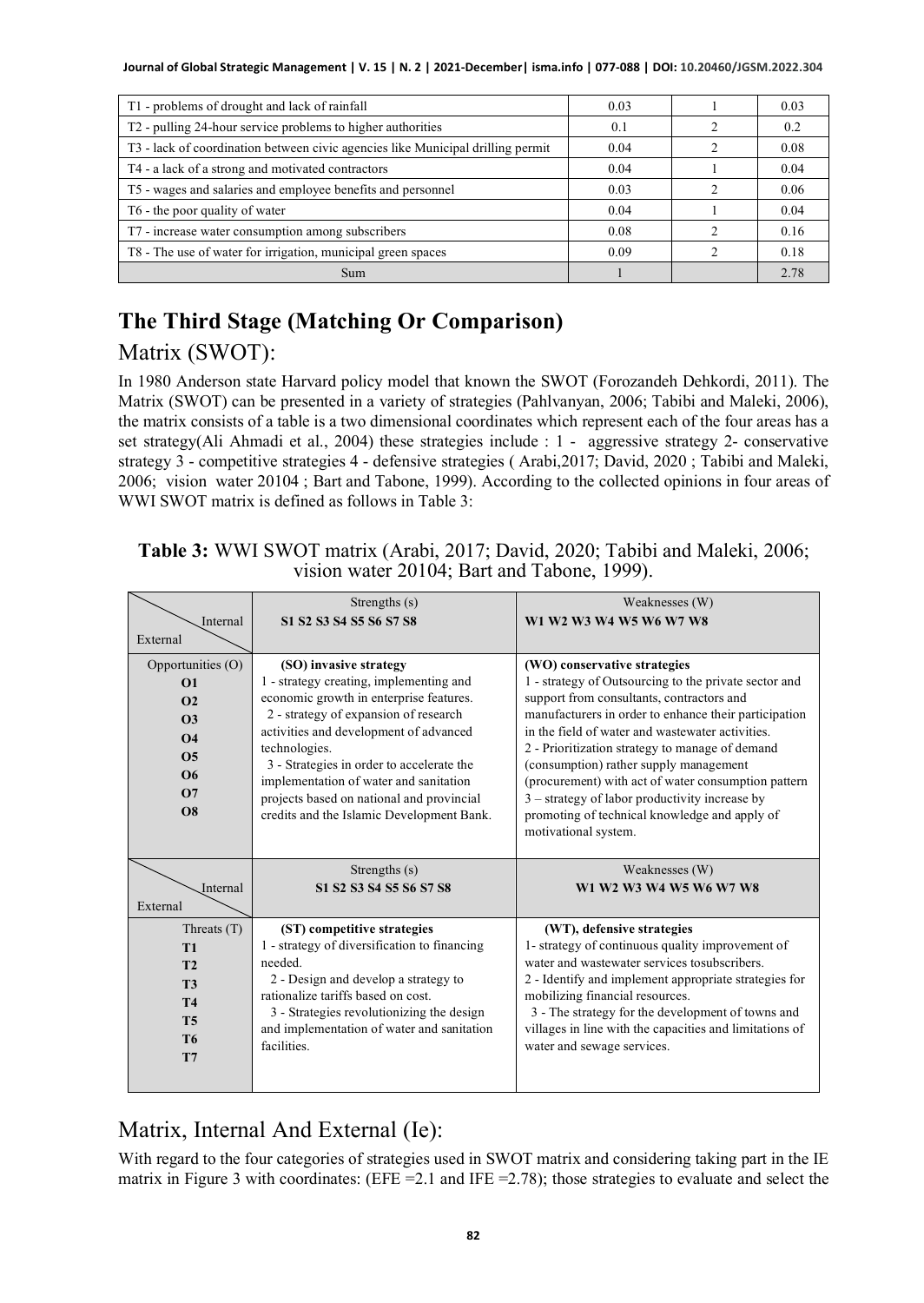matrix strategic planning on selecting some of the conservative region (Arabi,2017; David, 2020 ; Tabibi and Maleki, 2006).



**Figure 3**: Internal and External Matrix (IE) WWI

### Strategic Position And Action Evaluation Matrix (SPACE):

This matrix is used to evaluate the positions and strategic action supplements the IE Matrix. This matrix represents both inner and outer pillar industry (Arabi,2017; Palanan, 2006; Tabibi and Maleki, 2006). In WWI according in Table 4 to assess the situation and determine the strategy needed, based on four dimension of SPACE matrix:

|                                       | Changes in technology                            | $\theta$     | 1            | $\overline{2}$ | $\ast$         | 4                        | 5      | 6      |
|---------------------------------------|--------------------------------------------------|--------------|--------------|----------------|----------------|--------------------------|--------|--------|
| Determinants of                       | Inflation                                        | $\theta$     | $\ast$       | $\overline{2}$ | 3              | $\overline{\mathcal{L}}$ | 5      | 6      |
|                                       | Changes in demand                                | $\theta$     | 1            | $\ast$         | 3              | $\overline{\mathcal{L}}$ | 5      | 6      |
| environmental<br>sustainability       | Degree of competition in the services / products | $\theta$     | 1            | $\overline{2}$ | 3              | 4                        | 5      | $\ast$ |
| (ES)                                  | Barriers to market entry                         | $\ast$       | 1            | $\overline{2}$ | 3              | 4                        | 5      | 6      |
|                                       | Competitive pressures                            | $\theta$     | $\mathbf{1}$ | $\overline{2}$ | 3              | $\overline{\mathcal{L}}$ | 5      | $\ast$ |
|                                       | Water tariff price changes                       | $\theta$     | 1            | $\overline{2}$ | 3              | 4                        | $\ast$ | 6      |
|                                       | Other                                            | $\mathbf{0}$ | 1            | $\overline{2}$ | $\ast$         | 4                        | 5      | 6      |
|                                       | Potential growth                                 | $\theta$     | $\mathbf{1}$ | $\overline{2}$ | $\ast$         | $\overline{\mathcal{L}}$ | 5      | 6      |
|                                       | Earning Potential                                | $\theta$     | 1            | $\ast$         | 3              | 4                        | 5      | 6      |
| Determinants of                       | <b>Financial Stability</b>                       | $\mathbf{0}$ | 1            | $\overline{c}$ | $\overline{3}$ | $\ast$                   | 5      | 6      |
| industry strength                     | Knowledge about                                  | $\mathbf{0}$ | $\mathbf{1}$ | $\ast$         | 3              | $\overline{\mathbf{4}}$  | 5      | 6      |
| (IS)                                  | the technology                                   | $\theta$     | 1            | $\overline{2}$ | *              | 4                        | 5      | 6      |
|                                       | Use of resources Flexibility                     | $\theta$     | 1            | $\overline{2}$ | 3              | $\ast$                   | 5      | 6      |
|                                       | Acclimation                                      | $\theta$     | $\mathbf{1}$ | $\overline{2}$ | $\ast$         | $\overline{\mathbf{4}}$  | 5      | 6      |
|                                       | Other (Productivity)                             | $\mathbf{0}$ | $\mathbf{1}$ | $\ast$         | 3              | $\overline{4}$           | 5      | 6      |
|                                       | Competitive market                               | $\ast$       | 1            | $\overline{2}$ | 3              | 4                        | 5      | 6      |
|                                       | <b>Water Quality</b>                             | $\Omega$     | $\ast$       | $\overline{2}$ | 3              | $\overline{4}$           | 5      | 6      |
| Determinants of                       | Potential competition                            | $\theta$     | 1            | $\ast$         | 3              | 4                        | 5      | 6      |
| competitive<br>advantage              | Degree of competition in the services / products | $\ast$       | 1            | $\overline{2}$ | 3              | $\overline{\mathcal{L}}$ | 5      | 6      |
| (CA)                                  | Knowledge about the technology                   | $\ast$       | $\mathbf{1}$ | $\overline{2}$ | 3              | 4                        | 5      | 6      |
|                                       | Access to state funds                            | $\theta$     | 1            | $\overline{2}$ | $\ast$         | 4                        | 5      | 6      |
|                                       | According to company officials                   | $\theta$     | 1            | $\overline{2}$ | $\ast$         | 4                        | 5      | 6      |
|                                       | Other (privatization and integration)            | $\theta$     | 1            | $\ast$         | 3              | $\overline{\mathcal{L}}$ | 5      | 6      |
|                                       | Return on Investment                             | $\theta$     | $\mathbf{1}$ | $\overline{2}$ | $\ast$         | $\overline{\mathbf{4}}$  | 5      | 6      |
| Determinants of<br>financial strength | Pressure Liquidity                               | $\theta$     | 1            | $\overline{2}$ | 3              | 4                        | $\ast$ | 6      |
|                                       | Liquidity                                        | $\theta$     | $\mathbf{1}$ | $\overline{2}$ | 3              | $\overline{\mathcal{L}}$ | 5      | $\ast$ |
|                                       | Providing capital                                | $\theta$     | $\mathbf{1}$ | $\overline{2}$ | 3              | $\overline{\mathbf{4}}$  | 5      | $\ast$ |
| (FS)                                  | <b>Liquidity Potential</b>                       | $\theta$     | 1            | $\overline{2}$ | 3              | 4                        | $\ast$ | 6      |
|                                       | Ease of exit                                     | $\theta$     | $\ast$       | $\overline{c}$ | 3              | 4                        | 5      | 6      |
|                                       | The risk of work                                 | $\mathbf{0}$ | 1            | $\ast$         | 3              | $\overline{\mathcal{L}}$ | 5      | 6      |
|                                       | Other (inventory turnover)                       | $\theta$     | 1            | $\overline{2}$ | 3              | 4                        | 5      | $\ast$ |

**Table 4**: SPACE matrix in WWI (Arabi, 2017; Tabibi and Maleki, 2006).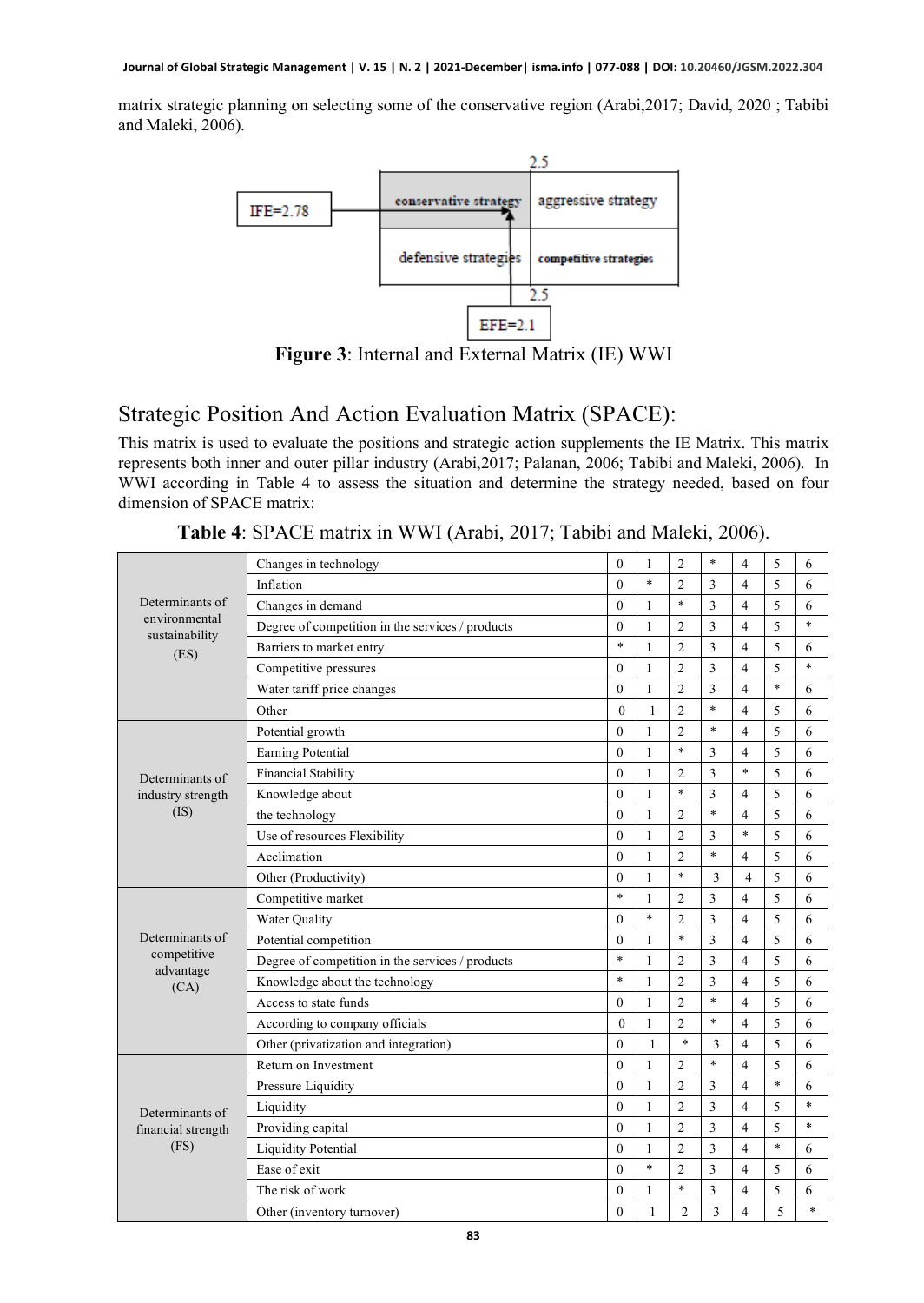After calculating four dimensions the matrix, SPACE and four digits of each episode extracted these digits are walking on Figure 4. As be seen WWI strategic position in line of conservative that is same direction with internal and external matrix (IE).

And strategic measures should be chosen proportionate with this area and placed on the agenda WWI.





#### **The Fourth Stage (Decision) - Quantitative Strategic Planning Matrix**

Quantitative Strategic Planning Matrix (QSPM) is One of the most common techniques and tools in evaluating strategic options and to determine the relative attractiveness of strategies (Arabi,2017; David, 2020 ; Amini and Khabaz bavel 2010). This matrix identifies which of strategic options is better and more interesting, and in fact will prioritize the chosen strategy (Tabibi and Maleki, 2006). To provide (QSPM) matrix each strategy is compared with the determinants of organizational success (S, W, O, and T). In Table 5, this matrix is for analysis WWI. and has been studied three defensive strategies.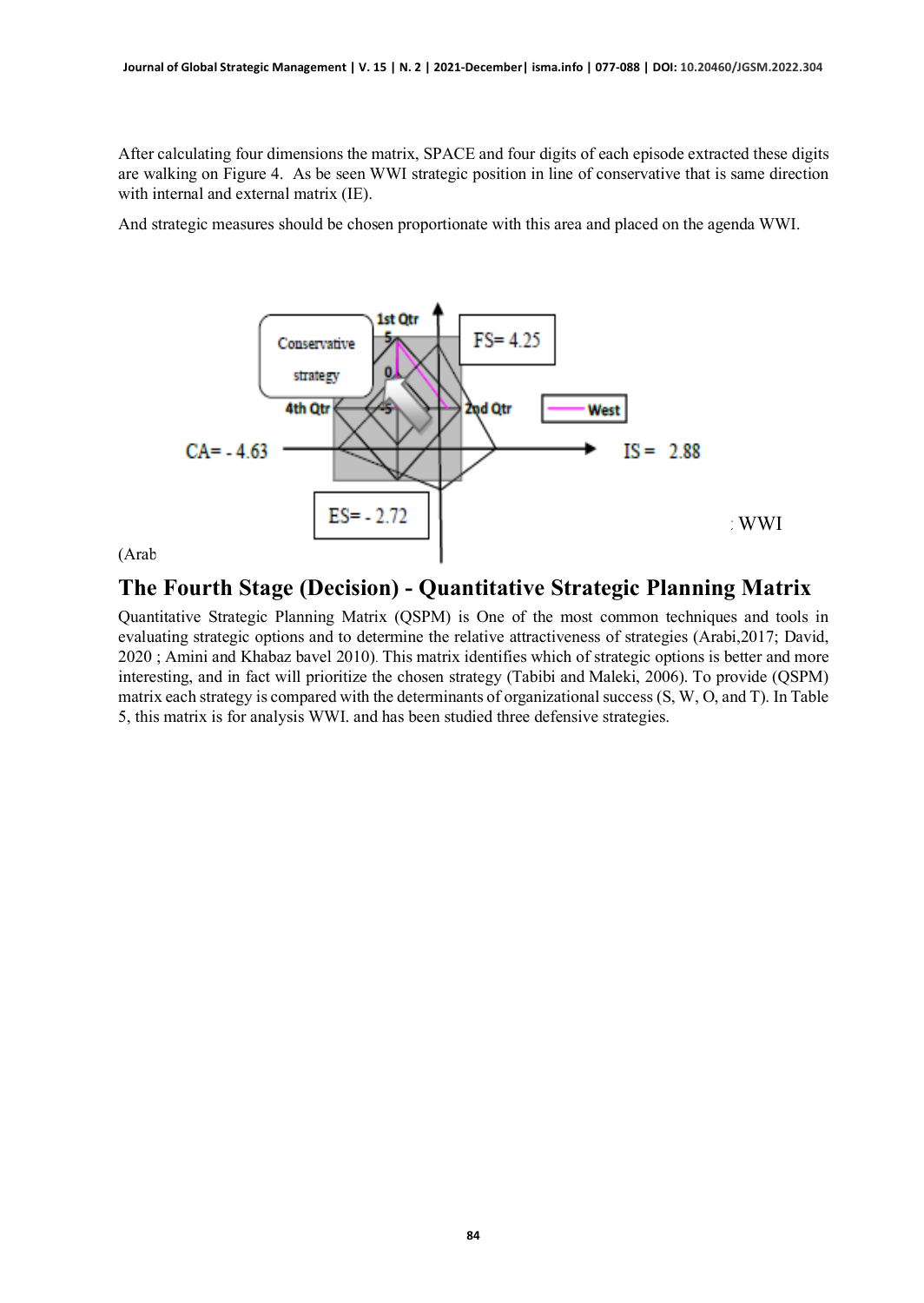| Table 5: Quantitative Strategic Planning Matrix (QSPM) in WWI (Arabi, 2017; David, |
|------------------------------------------------------------------------------------|
| 2020; Amini and Khabaz bavel 2010)                                                 |

|                                                                                 |              | Type of strategy        |       |                |        |                |       |
|---------------------------------------------------------------------------------|--------------|-------------------------|-------|----------------|--------|----------------|-------|
| Determinants of success                                                         | Index        |                         | first |                | second |                | third |
| O1 - provincial credit                                                          | 0.04         | $\overline{\mathbf{c}}$ | 0.08  | 1              | 0.04   | 2              | 0.08  |
| O2 - Pay special attention and national authorities                             | 0.09         | 3                       | 0.27  | 2              | 0.18   | 3              | 0.27  |
| O3 - Islamic Development Bank to support projects water and<br>wastewater.      | 0.1          | 3                       | 0.3   | 3              | 0.3    | $\overline{4}$ | 0.4   |
| O4 - positive impression of the religious landscape                             | 0.03         | 4                       | 0.12  | 3              | 0.09   | 3              | 0.09  |
| O5 - exclusive market services                                                  | 0.08         | 2                       | 0.16  | 2              | 0.16   | 3              | 0.24  |
| O6 - to increase water and sewer customers                                      | 0.1          | 4                       | 0.4   | 2              | 0.2    | $\overline{2}$ | 0.2   |
| O7 - water supply and water quality                                             | 0.07         | 3                       | 0.21  | 1              | 0.07   | 4              | 0.28  |
| O8 - competitive with peer companies in the country                             | 0.04         | 2                       | 0.08  | 2              | 0.08   | 1              | 0.04  |
| T1 - problems of drought and lack of rainfall                                   | 0.03         | 4                       | 0.12  | 1              | 0.03   | 3              | 0.09  |
| T2 - and 24-hour service to the problems being                                  | 0.1          | 4                       | 0.4   | 2              | 0.2    | 4              | 0.4   |
| T3 - lack of coordination between city agencies, such as drilling<br>permit     | 0.04         | $\overline{2}$          | 0.08  | 3              | 0.12   | 2              | 0.08  |
| T4 - a lack of a strong and motivated contractors                               | 0.04         | 1                       | 0.04  | 4              | 0.16   | 1              | 0.04  |
| T5 - wages and salaries and employee benefits and personnel                     | 0.03         | 2                       | 0.16  | 3              | 0.09   | 3              | 0.09  |
| T6 - the poor quality of water                                                  | 0.04         | 3                       | 0.12  | 3              | 0.12   | 4              | 0.16  |
| T7 - increase water consumption among subscribers                               | 0.08         | 4                       | 0.32  | 2              | 0.16   | $\overline{c}$ | 0.16  |
| T8 - The use of water for irrigation, municipal green spaces                    | 0.09         | 3                       | 0.27  | 4              | 0.36   | $\mathbf{1}$   | 0.09  |
| Sum score of external factors                                                   | $\mathbf{1}$ |                         | 3.03  |                | 2.36   |                | 2.71  |
| S1 - ready substrates for non-personal services                                 | 0.07         | 2                       | 0.14  | 3              | 0.21   | 2              | 0.14  |
| S2 - have experienced and skilled manpower                                      | 0.05         | 1                       | 0.05  | 3              | 0.15   | $\overline{4}$ | 0.2   |
| S3 - there is good infrastructure and office buildings with                     | 0.04         | 2                       | 0.08  | 3              | 0.12   | 1              | 0.04  |
| S4 - take advantage of GIS, telemetry and 122 Center in Iran                    | 0.04         | 4                       | 0.16  | 2              | 0.08   | 3              | 0.12  |
| S5 - benefit from a strong and experienced management and<br>transformational   | 0.06         | 3                       | 0.18  | 4              | 0.24   | 4              | 0.24  |
| S6 - provincial and national honors and a long history of citizen               | 0.02         | $\overline{2}$          | 0.04  | 1              | 0.02   | $\overline{2}$ | 0.04  |
| S7 - the possibility of outsourcing services to the private sector<br>of 144    | 0.04         | $\overline{4}$          | 0.16  | 3              | 0.12   | 1              | 0.04  |
| S8 - offers system and employee participation in decision-<br>making            | 0.07         | $\overline{4}$          | 0.28  | 4              | 0.28   | 3              | 0.21  |
| W1 - lack of motivation and poor human resource management<br>issues            | 0.08         | $\overline{2}$          | 0.16  | 2              | 0.16   | 4              | 0.32  |
| W <sub>2</sub> - not welcome people buying new sewer connections                | 0.1          | 4                       | 0.4   | 1              | 0.1    | $\overline{c}$ | 0.2   |
| W3 - lack of expertise in their specialist status                               | 0.05         | 2                       | 0.1   | 3              | 0.15   | 3              | 0.15  |
| W4 - is illegal not to pursue Contact Debt                                      | 0.08         | 3                       | 0.24  | 4              | 0.32   | $\overline{4}$ | 0.32  |
| W5 - lack of coordination between the Company and at the<br>offices of deputies | 0.09         | 4                       | 0.36  | 2              | 0.18   | $\overline{c}$ | 0.18  |
| W6 - Failure to properly use private sector                                     | 0.06         | 3                       | 0.18  | 1              | 0.06   | 4              | 0.24  |
| W7 - too many changes and relocation management company                         | 0.05         | 2                       | 0.1   | 4              | 0.2    | 3              | 0.15  |
| W8 - Lack of personnel evaluation in companies                                  | 0.01         | 3                       | 0.3   | $\overline{c}$ | 0.2    | $\mathfrak{Z}$ | 0.3   |
| The sum of the internal                                                         | $\mathbf{1}$ | $\boldsymbol{2}$        | 2.93  | $\mathbf{1}$   | 2.59   | $\mathbf{2}$   | 2.89  |
| The total attractiveness score strategy                                         | $\mathbf{2}$ |                         | 5.96  |                | 4.95   |                | 5.6   |

### **CONCLUSIONS**

So far, various methods have been proposed to prioritize strategies. The main drawbacks of the existing methods are the loss of a significant part of the information collected during the process, lack of attention to uncertainty conditions, inaccurate formulation of problems whose nature is complex and ambiguous, and the involvement of the decision-making mind with a large number of factors. Is in the decision. Fuzzy methods, multivariate techniques and TOPSIS are among the non-traditional methods that have been performed in contrast to the method used in this research. The results of this study were confirmed by studies (Mehrmanesh et al. 2012) and (Movahedi et al., 2012). In the present study final strategy is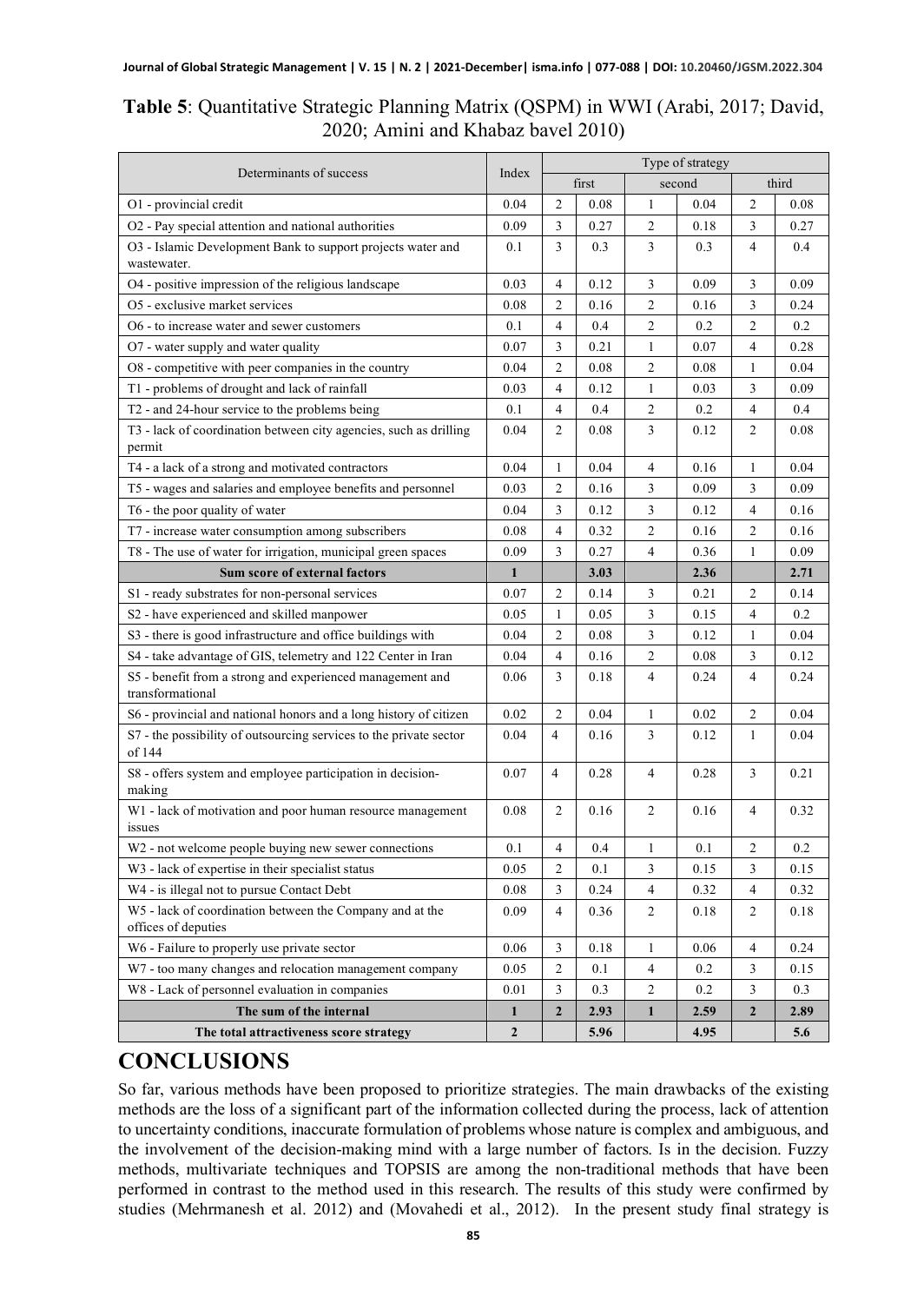developed by using a comprehensive framework for strategy and expectations and views of key stakeholders WWI. The results are summarized in the matrix QSPM that the result is shown in Table 6:

|   | Strategies                                                                                                                                                                                                  | Attractiveness of<br>the external<br>factors | <b>Attractiveness</b><br>of the internal<br>factors | Summing the<br>scores |
|---|-------------------------------------------------------------------------------------------------------------------------------------------------------------------------------------------------------------|----------------------------------------------|-----------------------------------------------------|-----------------------|
|   | strategy of Outsourcing to the private sector and support from<br>consultants, contractors and manufacturers in order to enhance<br>their participation in the field of water and wastewater<br>activities. | 3.03                                         | 2.93                                                | 5.96                  |
|   | strategy of labor productivity increase by promoting of<br>technical knowledge and apply of motivational system.                                                                                            | 2.71                                         | 2.89                                                | 5.6                   |
| 3 | Prioritization strategies to manage of demand (consumption)<br>rather supply management (procurement) with act of water<br>consumption pattern.                                                             | 2.36                                         | 2.59                                                | 4.95                  |

**Table 6:** The relative attractiveness of industry strategy Water and Wastewater

With Quantitative analysis of the conservative strategy in matrix QSPM, a strategy, " Outsourcing to the private sector and support from consultants, contractors and manufacturers in order to enhance their participation in the field of water and wastewater activities " is chosen as the most attractive strategy with score of 5.96 attractiveness. However, it also should be considered other obtained strategies to be used in appropriate situations

The approach used for this study provide strong and fit within the field of management science will be interested in fact, this model with enough insight to be gained about the situation of the organization's departments and will benefit the accuracy of quantitative decision making and strategy formulation.

The limitations of the present study, the effects of intuitive judgments and decision makers on the results of subjective assumptions. It should be possible in the assessment of individual adverse judgments will be reduced. The findings to harm.

To facilitate the achievement of results, some suggestions are offered for the following functional requirements:

- 1. Necessary to extend the power and capabilities of the private sector in establishing the operation of water and wastewater utilities.
- 2. Need diversification of funding required providing emphasis on the participation of the private sector and foreign investment
- 3. Reasonably designed tariff based on the cost per area or considering consumption patterns, investment and ...
- 4. Education, empowerment and workforce productivity through electronic courses, virtual nonpresence and increase staff motivation levers required.
- 5. Compliance with national standards in the provision of water and sanitation services and the use of advanced technologies to improve and enhance the quality of water resources .
- 6. Regarding the establishment of population centers and land development industries, with emphasis on the country's water potential (with emphasis on the prevention of uncontrolled population growth and development in large cities).

### **ACKNOWLEDGEMENT**

I would like to thank all the people who have helped me in preparing this work and who have paid special attention to me, especially Dr. Hassan Farmani Entezam. Since this article is taken from a part of the master's thesis entitled Designing and explaining a model for strategic control in executive companies with a case study of Qom Water Supply Company, especially from Dr. Ali Nejatbakhsh Esfahani and Dr. Mohammad Ahmadi and Dr. Farahani Kangarani to the congressmen.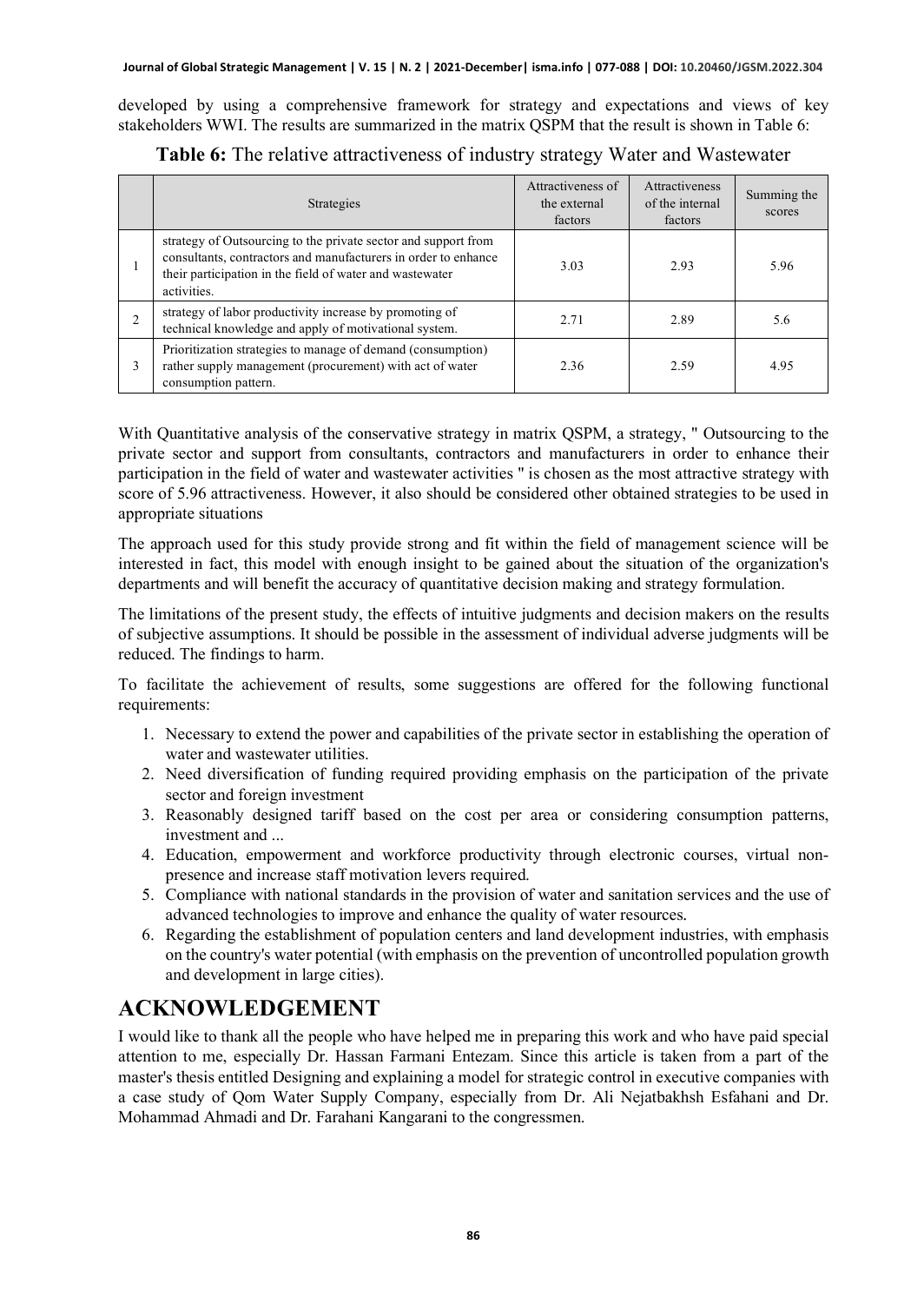**Journal of Global Strategic Management | V. 15 | N. 2 | 2021-December| isma.info | 077-088 | DOI: 10.20460/JGSM.2022.304**

### **REFERENCES**

Abrishamchi, A.; Tajrishi, M. (2005) Integrated management of water in Kashan, a collection of research papers, projects, among academia, Tehran, Sharif University (persian).

Ali Ahmadi, A.R. Fath Allah, M.; Taj al-Din, I. (2004) A comprehensive approach to strategic management: approaches, paradigms, schools, processes, models, Tehran knowledge (persian).

Amini, M.T.; Khbaz bavel, S. (2010) strategy framework strategy case study method: Sahand Khodro Company of Tabriz, Tehran: Journal of Business Management Vol 1 (No. 2) (persian).

Analoui, F. & Karami, A, (2002). CEOs and development of the meaningful mission statement, corporate governance. (Persion).

Arabi, SM (2017) Handbook of Strategic Planning, Tehran: Office of Cultural Research (persian).

Aragon-Correa, J.A., Garcia-Moreales, V.J. and Cordon-Pozo, E. (2007), Leadership and organizational learning's role on innovation and performance: Lessons from Spain, Industrial Marketing Management, 36, pp.349-359.

Argyris, C. and Schon, D. (1978), Organizational Learning, Addison-Wesley, London.

Baker, W. E. and Sinkula, J. M. (1999), The synergistic effect of market orientation and learning orientation on organizational performance, Journal of the Academy of Marketing Science, Vol. 27, No.4, pp.411-427.

Bart, C, (2007). A comparative analysis of mission statement content in secular and faith-based hospitals, Intellectual capital, 8 (4), 682-694.

Bart, C. & Tabone, J, (1999). Mission statement content and hospital performance in the Canadian notfor-profit health care sector, Health care managere, 24 (3).

Bass, B. M. (1990), Handbook of Leadership: A Survey of Theory and Research, New York: Free Press.

Biloslavo, R. & Lynn, M, (2007). Mission statements in Slovene Enterprises Institutional pressures and contextual adaptation Faculty of Management, Management decision, 45 (4), 773-788.

Campbell, A., & Tawadey, K, (1992). Mission and business philosophy, Butterworth-Heinnman, Oxford.

Campbell, D. Shrives P., & Bohmbach, H, (2001). Voluntary disclosure of mission statements in corporate annual reports: signaling what and to whom? Business and society review, 106 (1), 89-115. David, R..'s (2020) strategic management, Parsaeian, A.; Arabs, SM, Tehran: Office of Cultural Research (Persian).

Desmidt, S. & Prinzie, A, (2008). The impact of mission statements: an empirical analysis from a sense making perspective, Academy of Management Proceedings, 1-6.

Forbes, D. & Seena, S, (2006). The Value of a Mission Statement in an Association of not for profit Hospitals, International journal of health care quality assurance, 19 (5).

Forest, D., & Fred, D, (2003). It's Time to redraft your Mission Statement, Business strategy. 735-750. Forozandeh Dehkordi, Lotfolah (2011) Strategic Management, Tehran Payam Noor University (Persian).

Fred, D, (1989). How companies define their mission, Great Britain, 22 (1).

Greengarten, J. Yau, S. Gitlow, H., & Scandura, T.A, (1994). Mission statements in service and industrial corporations, International journal of quality, 1 (1), 26-55.

Haghighi, Mohammad; Qarlqhy, E.; Myrasdy, S.; Nikbakht, F. (2011) investigated the relationship between the characteristics of the organization's

Management, sophomore (No. 4) (Persian).

Mehrmanesh, H., and Saeedi, N., and Lisani, P., and Bayrami Latran, A. (1391). Strategy formulations and prioritization of Behnoosh Iran's strategies by comparing fuzzy views and QSPM. New Market Research, 2 (3 (6 in a row)), 135-153. https://www.sid.ir/fa/journal/ViewPaper.aspx?id=200484